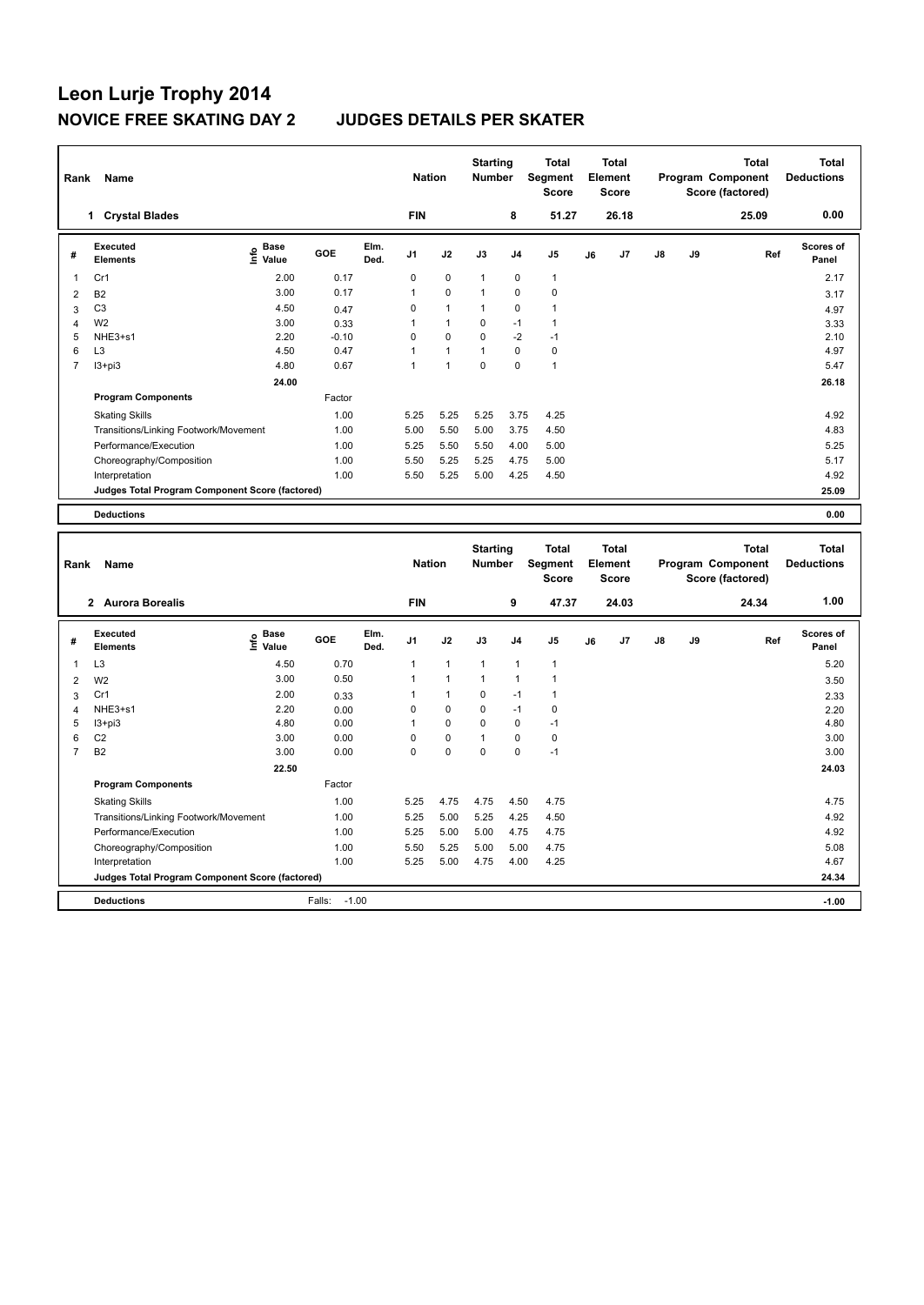# **Leon Lurje Trophy 2014**

### **JUDGES DETAILS PER SKATER**

| Rank           | <b>Name</b>                                     |                                    | <b>Nation</b> |              | <b>Starting</b><br><b>Number</b> |                | <b>Total</b><br>Segment<br><b>Score</b> |                | <b>Total</b><br>Element<br><b>Score</b> |    |       | <b>Total</b><br>Program Component<br>Score (factored) | <b>Total</b><br><b>Deductions</b> |       |                           |
|----------------|-------------------------------------------------|------------------------------------|---------------|--------------|----------------------------------|----------------|-----------------------------------------|----------------|-----------------------------------------|----|-------|-------------------------------------------------------|-----------------------------------|-------|---------------------------|
|                | <b>Team Karisma</b><br>3                        |                                    |               |              | <b>SWE</b>                       |                |                                         | 10             | 46.15                                   |    | 22.07 |                                                       |                                   | 24.08 | 0.00                      |
| #              | Executed<br><b>Elements</b>                     | <b>Base</b><br>$\frac{6}{5}$ Value | GOE           | Elm.<br>Ded. | J <sub>1</sub>                   | J2             | J3                                      | J <sub>4</sub> | J5                                      | J6 | J7    | $\mathsf{J}8$                                         | J9                                | Ref   | <b>Scores of</b><br>Panel |
| -1             | Cr1                                             | 2.00                               | 0.17          |              | 0                                | $\mathbf 0$    | $\mathbf{1}$                            | $-2$           | $\mathbf{1}$                            |    |       |                                                       |                                   |       | 2.17                      |
| $\overline{2}$ | C <sub>3</sub>                                  | 4.50                               | 0.23          |              | 1                                | $\overline{1}$ | 0                                       | $-1$           | $\mathbf 0$                             |    |       |                                                       |                                   |       | 4.73                      |
| 3              | L1                                              | 2.00                               | 0.10          |              | 0                                | 0              | 0                                       | $\mathbf{1}$   | $\mathbf{1}$                            |    |       |                                                       |                                   |       | 2.10                      |
| 4              | $NHE3+s1$                                       | 2.20                               | $-0.30$       |              | $-1$                             | 0              | $-1$                                    | $-2$           | $-1$                                    |    |       |                                                       |                                   |       | 1.90                      |
| 5              | $12+pi3$                                        | 4.00                               | $-0.23$       |              | 0                                | $-1$           | 0                                       | $-1$           | $\pmb{0}$                               |    |       |                                                       |                                   |       | 3.77                      |
| 6              | W <sub>3</sub>                                  | 4.50                               | 0.23          |              | 0                                | $\overline{1}$ | $\Omega$                                | $-1$           | $\mathbf{1}$                            |    |       |                                                       |                                   |       | 4.73                      |
| $\overline{7}$ | B <sub>2</sub>                                  | 3.00                               | $-0.33$       |              | $-1$                             | $\mathbf 0$    | $\Omega$                                | $-2$           | $-1$                                    |    |       |                                                       |                                   |       | 2.67                      |
|                |                                                 | 22.20                              |               |              |                                  |                |                                         |                |                                         |    |       |                                                       |                                   |       | 22.07                     |
|                | <b>Program Components</b>                       |                                    | Factor        |              |                                  |                |                                         |                |                                         |    |       |                                                       |                                   |       |                           |
|                | <b>Skating Skills</b>                           |                                    | 1.00          |              | 4.75                             | 4.75           | 4.50                                    | 4.00           | 4.50                                    |    |       |                                                       |                                   |       | 4.58                      |
|                | Transitions/Linking Footwork/Movement           |                                    | 1.00          |              | 4.75                             | 5.00           | 4.75                                    | 4.00           | 4.50                                    |    |       |                                                       |                                   |       | 4.67                      |
|                | Performance/Execution                           |                                    | 1.00          |              | 5.00                             | 5.50           | 4.50                                    | 3.50           | 4.75                                    |    |       |                                                       |                                   |       | 4.75                      |
|                | Choreography/Composition                        |                                    | 1.00          |              | 5.00                             | 5.50           | 5.50                                    | 4.00           | 5.75                                    |    |       |                                                       |                                   |       | 5.33                      |
|                | Interpretation                                  |                                    | 1.00          |              | 5.00                             | 5.00           | 4.50                                    | 3.25           | 4.75                                    |    |       |                                                       |                                   |       | 4.75                      |
|                | Judges Total Program Component Score (factored) |                                    |               |              |                                  |                |                                         |                |                                         |    |       |                                                       |                                   |       | 24.08                     |
|                | <b>Deductions</b>                               |                                    |               |              |                                  |                |                                         |                |                                         |    |       |                                                       |                                   |       | 0.00                      |

| Rank | <b>Name</b>                                     |                              |                   | <b>Nation</b> |                | <b>Starting</b><br><b>Number</b> |              | <b>Total</b><br>Segment<br><b>Score</b> |                | <b>Total</b><br>Element<br><b>Score</b> |                |               | <b>Total</b><br>Program Component<br>Score (factored) | <b>Total</b><br><b>Deductions</b> |                           |
|------|-------------------------------------------------|------------------------------|-------------------|---------------|----------------|----------------------------------|--------------|-----------------------------------------|----------------|-----------------------------------------|----------------|---------------|-------------------------------------------------------|-----------------------------------|---------------------------|
|      | 4 Blue Arrows                                   |                              |                   |               | <b>FIN</b>     |                                  |              | $\overline{7}$                          | 44.56          |                                         | 19.80          |               |                                                       | 25.76                             | 1.00                      |
| #    | Executed<br><b>Elements</b>                     | <b>Base</b><br>lnfo<br>Value | GOE               | Elm.<br>Ded.  | J <sub>1</sub> | J2                               | J3           | J <sub>4</sub>                          | J <sub>5</sub> | J6                                      | J <sub>7</sub> | $\mathsf{J}8$ | J9                                                    | Ref                               | <b>Scores of</b><br>Panel |
| 1    | $13 + pi3$                                      | 4.80                         | 0.67              |               | 1              | $\mathbf 0$                      | $\mathbf{1}$ | 0                                       | $\mathbf{1}$   |                                         |                |               |                                                       |                                   | 5.47                      |
| 2    | NHE3+s1                                         | 2.20                         | 0.10              |               | 1              | $\mathbf 0$                      | 1            | $\mathbf 0$                             | $\pmb{0}$      |                                         |                |               |                                                       |                                   | 2.30                      |
| 3    | C <sub>1</sub>                                  | 2.00                         | 0.30              |               | 1              | $\mathbf{1}$                     | 1            | $\overline{1}$                          | $\mathbf{1}$   |                                         |                |               |                                                       |                                   | 2.30                      |
| 4    | <b>B2</b>                                       | 3.00                         | 0.00              |               | 0              | $-1$                             | $\Omega$     | $\overline{1}$                          | 0              |                                         |                |               |                                                       |                                   | 3.00                      |
| 5    | W <sub>1</sub>                                  | 2.00                         | 0.10              |               | 1              | $\mathbf{1}$                     | 0            | 0                                       | 0              |                                         |                |               |                                                       |                                   | 2.10                      |
| 6    | L1                                              | 2.00                         | 0.30              |               | 1              | $\mathbf 0$                      |              | $\overline{1}$                          | $\overline{1}$ |                                         |                |               |                                                       |                                   | 2.30                      |
| 7    | Cr1                                             | 2.00                         | 0.33              |               | 0              | $\overline{1}$                   | 1            | $\Omega$                                | $\overline{1}$ |                                         |                |               |                                                       |                                   | 2.33                      |
|      |                                                 | 18.00                        |                   |               |                |                                  |              |                                         |                |                                         |                |               |                                                       |                                   | 19.80                     |
|      | <b>Program Components</b>                       |                              | Factor            |               |                |                                  |              |                                         |                |                                         |                |               |                                                       |                                   |                           |
|      | <b>Skating Skills</b>                           |                              | 1.00              |               | 5.25           | 5.00                             | 5.00         | 4.75                                    | 4.50           |                                         |                |               |                                                       |                                   | 4.92                      |
|      | Transitions/Linking Footwork/Movement           |                              | 1.00              |               | 5.25           | 5.25                             | 5.50         | 4.50                                    | 5.00           |                                         |                |               |                                                       |                                   | 5.17                      |
|      | Performance/Execution                           |                              | 1.00              |               | 5.00           | 5.50                             | 5.25         | 5.00                                    | 5.25           |                                         |                |               |                                                       |                                   | 5.17                      |
|      | Choreography/Composition                        |                              | 1.00              |               | 5.50           | 5.50                             | 5.25         | 5.50                                    | 5.50           |                                         |                |               |                                                       |                                   | 5.50                      |
|      | Interpretation                                  |                              | 1.00              |               | 5.25           | 5.25                             | 5.00         | 4.50                                    | 4.75           |                                         |                |               |                                                       |                                   | 5.00                      |
|      | Judges Total Program Component Score (factored) |                              |                   |               |                |                                  |              |                                         |                |                                         |                |               |                                                       |                                   | 25.76                     |
|      | <b>Deductions</b>                               |                              | $-1.00$<br>Falls: |               |                |                                  |              |                                         |                |                                         |                |               |                                                       |                                   | $-1.00$                   |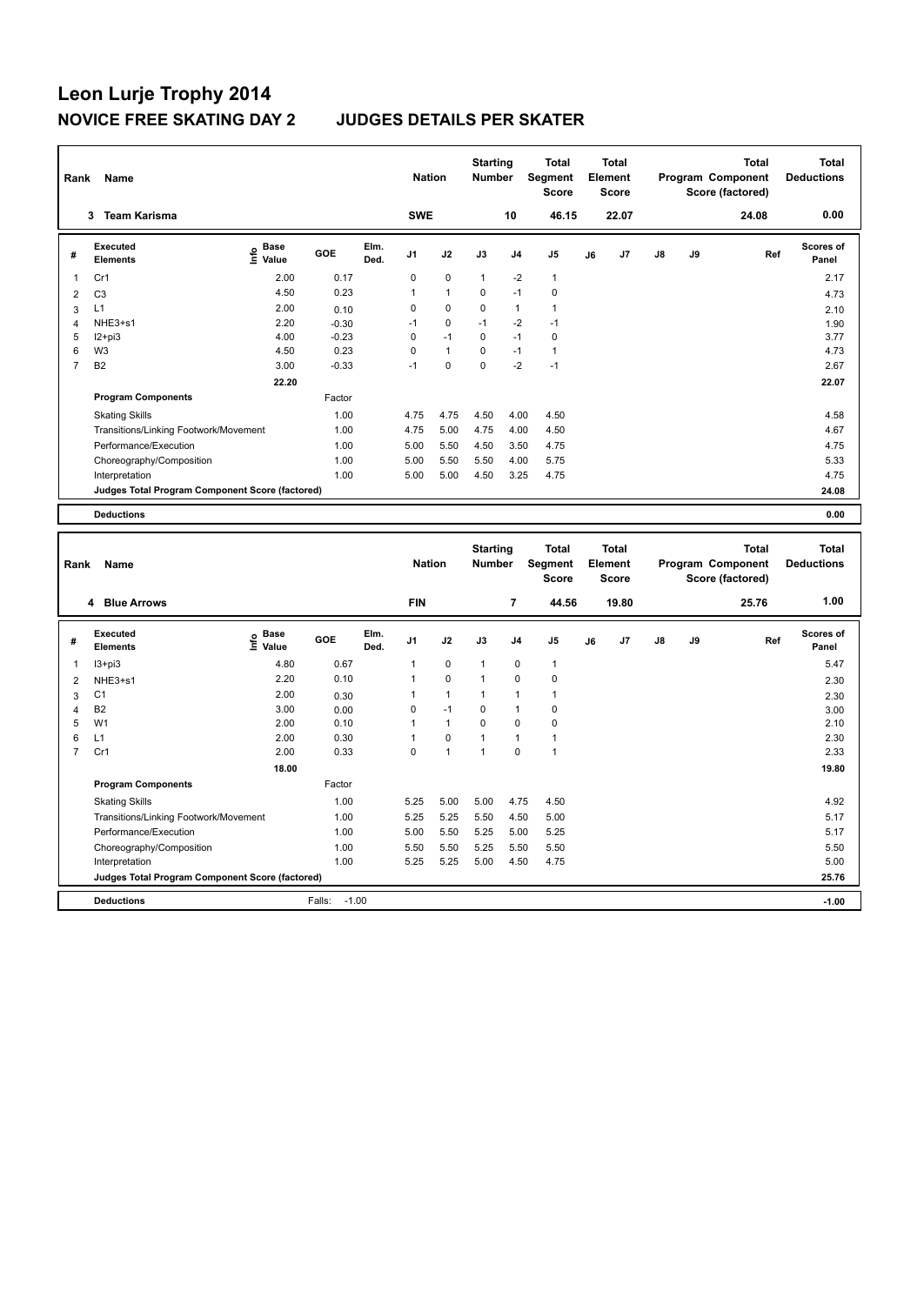| Rank           | Name                                            |      |                      |                   |              | <b>Nation</b>  |              | <b>Starting</b><br><b>Number</b> |                | <b>Total</b><br>Segment<br><b>Score</b> |    | <b>Total</b><br>Element<br>Score |               |    | <b>Total</b><br>Program Component<br>Score (factored) | Total<br><b>Deductions</b> |
|----------------|-------------------------------------------------|------|----------------------|-------------------|--------------|----------------|--------------|----------------------------------|----------------|-----------------------------------------|----|----------------------------------|---------------|----|-------------------------------------------------------|----------------------------|
|                | 5 Team Nova                                     |      |                      |                   |              | <b>SWE</b>     |              |                                  | 6              | 43.68                                   |    | 23.51                            |               |    | 23.17                                                 | 3.00                       |
| #              | Executed<br><b>Elements</b>                     | lnfo | <b>Base</b><br>Value | GOE               | Elm.<br>Ded. | J <sub>1</sub> | J2           | J3                               | J <sub>4</sub> | J <sub>5</sub>                          | J6 | J7                               | $\mathsf{J}8$ | J9 | Ref                                                   | <b>Scores of</b><br>Panel  |
| 1              | Cr1                                             |      | 2.00                 | 0.50              |              | 1              | $\mathbf{1}$ | 1                                | $-1$           | $\mathbf{1}$                            |    |                                  |               |    |                                                       | 2.50                       |
| 2              | C <sub>3</sub>                                  |      | 4.50                 | 0.47              |              | $\Omega$       | $\mathbf{1}$ | 1                                | $\mathbf 0$    | 1                                       |    |                                  |               |    |                                                       | 4.97                       |
| 3              | L <sub>3</sub>                                  |      | 4.50                 | $-0.23$           |              | $-1$           | 0            | 0                                | $-1$           | 0                                       |    |                                  |               |    |                                                       | 4.27                       |
| 4              | $13 + pi3$                                      |      | 4.80                 | 0.00              |              | $\Omega$       | $\Omega$     | $\Omega$                         | $\mathbf 0$    | $-1$                                    |    |                                  |               |    |                                                       | 4.80                       |
| 5              | <b>B2</b>                                       |      | 3.00                 | 0.00              |              | $\mathbf 0$    | $\mathbf 0$  | $\mathbf 0$                      | $-1$           | $\mathbf 0$                             |    |                                  |               |    |                                                       | 3.00                       |
| 6              | W <sub>2</sub>                                  | F    | 3.00                 | $-0.50$           |              | $-1$           | $-1$         | $-1$                             | $-2$           | $-1$                                    |    |                                  |               |    |                                                       | 2.50                       |
| $\overline{7}$ | NHE3+s1                                         | F    | 2.20                 | $-0.73$           |              | $-2$           | $-2$         | $-2$                             | $-3$           | $-3$                                    |    |                                  |               |    |                                                       | 1.47                       |
|                |                                                 |      | 24.00                |                   |              |                |              |                                  |                |                                         |    |                                  |               |    |                                                       | 23.51                      |
|                | <b>Program Components</b>                       |      |                      | Factor            |              |                |              |                                  |                |                                         |    |                                  |               |    |                                                       |                            |
|                | <b>Skating Skills</b>                           |      |                      | 1.00              |              | 5.00           | 4.25         | 5.25                             | 4.00           | 4.50                                    |    |                                  |               |    |                                                       | 4.58                       |
|                | Transitions/Linking Footwork/Movement           |      |                      | 1.00              |              | 5.00           | 5.00         | 4.75                             | 3.25           | 4.25                                    |    |                                  |               |    |                                                       | 4.67                       |
|                | Performance/Execution                           |      |                      | 1.00              |              | 4.75           | 4.50         | 4.50                             | 3.50           | 4.25                                    |    |                                  |               |    |                                                       | 4.42                       |
|                | Choreography/Composition                        |      |                      | 1.00              |              | 5.25           | 4.75         | 5.00                             | 4.00           | 5.00                                    |    |                                  |               |    |                                                       | 4.92                       |
|                | Interpretation                                  |      |                      | 1.00              |              | 5.00           | 4.50         | 4.75                             | 4.50           | 4.50                                    |    |                                  |               |    |                                                       | 4.58                       |
|                | Judges Total Program Component Score (factored) |      |                      |                   |              |                |              |                                  |                |                                         |    |                                  |               |    |                                                       | 23.17                      |
|                | <b>Deductions</b>                               |      |                      | $-3.00$<br>Falls: |              |                |              |                                  |                |                                         |    |                                  |               |    |                                                       | $-3.00$                    |

| Rank                    | <b>Name</b>                                     |      |                      |                   |              | <b>Nation</b>  |                | <b>Starting</b><br><b>Number</b> |                | <b>Total</b><br>Segment<br><b>Score</b> |    | <b>Total</b><br>Element<br><b>Score</b> |               |    | <b>Total</b><br>Program Component<br>Score (factored) | <b>Total</b><br><b>Deductions</b> |
|-------------------------|-------------------------------------------------|------|----------------------|-------------------|--------------|----------------|----------------|----------------------------------|----------------|-----------------------------------------|----|-----------------------------------------|---------------|----|-------------------------------------------------------|-----------------------------------|
|                         | <b>Diamond Edges</b><br>6                       |      |                      |                   |              | <b>FIN</b>     |                |                                  | 4              | 42.45                                   |    | 20.87                                   |               |    | 22.58                                                 | 1.00                              |
| #                       | Executed<br><b>Elements</b>                     | Info | <b>Base</b><br>Value | GOE               | Elm.<br>Ded. | J <sub>1</sub> | J2             | J3                               | J <sub>4</sub> | J <sub>5</sub>                          | J6 | J7                                      | $\mathsf{J}8$ | J9 | Ref                                                   | <b>Scores of</b><br>Panel         |
| $\overline{\mathbf{1}}$ | NHE3+s2                                         |      | 3.50                 | 0.00              |              |                | $\mathbf 0$    | $\mathbf 0$                      | $\mathbf 0$    | $\mathbf 0$                             |    |                                         |               |    |                                                       | 3.50                              |
| 2                       | $13 + pi3$                                      |      | 4.80                 | 0.67              |              |                | $\overline{1}$ | $\mathbf 0$                      | $\mathbf 0$    | $\overline{1}$                          |    |                                         |               |    |                                                       | 5.47                              |
| 3                       | L2                                              |      | 3.00                 | 0.33              |              |                | $\mathbf{1}$   |                                  | 0              | 0                                       |    |                                         |               |    |                                                       | 3.33                              |
| 4                       | Cr1                                             |      | 2.00                 | $-0.30$           |              | 0              | $\mathbf 0$    | $-2$                             | $-2$           | $-1$                                    |    |                                         |               |    |                                                       | 1.70                              |
| 5                       | C <sub>1</sub>                                  | F    | 2.00                 | $-0.40$           |              | $-1$           | $-1$           | $-1$                             | $-2$           | $-2$                                    |    |                                         |               |    |                                                       | 1.60                              |
| 6                       | B <sub>2</sub>                                  |      | 3.00                 | 0.17              |              | 1              | $\mathbf{1}$   | $\Omega$                         | $\mathbf 0$    | 0                                       |    |                                         |               |    |                                                       | 3.17                              |
| $\overline{7}$          | W <sub>1</sub>                                  |      | 2.00                 | 0.10              |              | 0              | 1              | 0                                | $\mathbf 0$    | $\mathbf{1}$                            |    |                                         |               |    |                                                       | 2.10                              |
|                         |                                                 |      | 20.30                |                   |              |                |                |                                  |                |                                         |    |                                         |               |    |                                                       | 20.87                             |
|                         | <b>Program Components</b>                       |      |                      | Factor            |              |                |                |                                  |                |                                         |    |                                         |               |    |                                                       |                                   |
|                         | <b>Skating Skills</b>                           |      |                      | 1.00              |              | 5.25           | 4.75           | 4.75                             | 4.00           | 4.00                                    |    |                                         |               |    |                                                       | 4.50                              |
|                         | Transitions/Linking Footwork/Movement           |      |                      | 1.00              |              | 4.75           | 5.00           | 4.25                             | 3.75           | 4.25                                    |    |                                         |               |    |                                                       | 4.42                              |
|                         | Performance/Execution                           |      |                      | 1.00              |              | 4.75           | 5.00           | 4.50                             | 4.25           | 4.50                                    |    |                                         |               |    |                                                       | 4.58                              |
|                         | Choreography/Composition                        |      |                      | 1.00              |              | 5.00           | 5.00           | 4.50                             | 4.75           | 3.50                                    |    |                                         |               |    |                                                       | 4.75                              |
|                         | Interpretation                                  |      |                      | 1.00              |              | 4.75           | 4.50           | 4.00                             | 4.50           | 3.75                                    |    |                                         |               |    |                                                       | 4.33                              |
|                         | Judges Total Program Component Score (factored) |      |                      |                   |              |                |                |                                  |                |                                         |    |                                         |               |    |                                                       | 22.58                             |
|                         | <b>Deductions</b>                               |      |                      | $-1.00$<br>Falls: |              |                |                |                                  |                |                                         |    |                                         |               |    |                                                       | $-1.00$                           |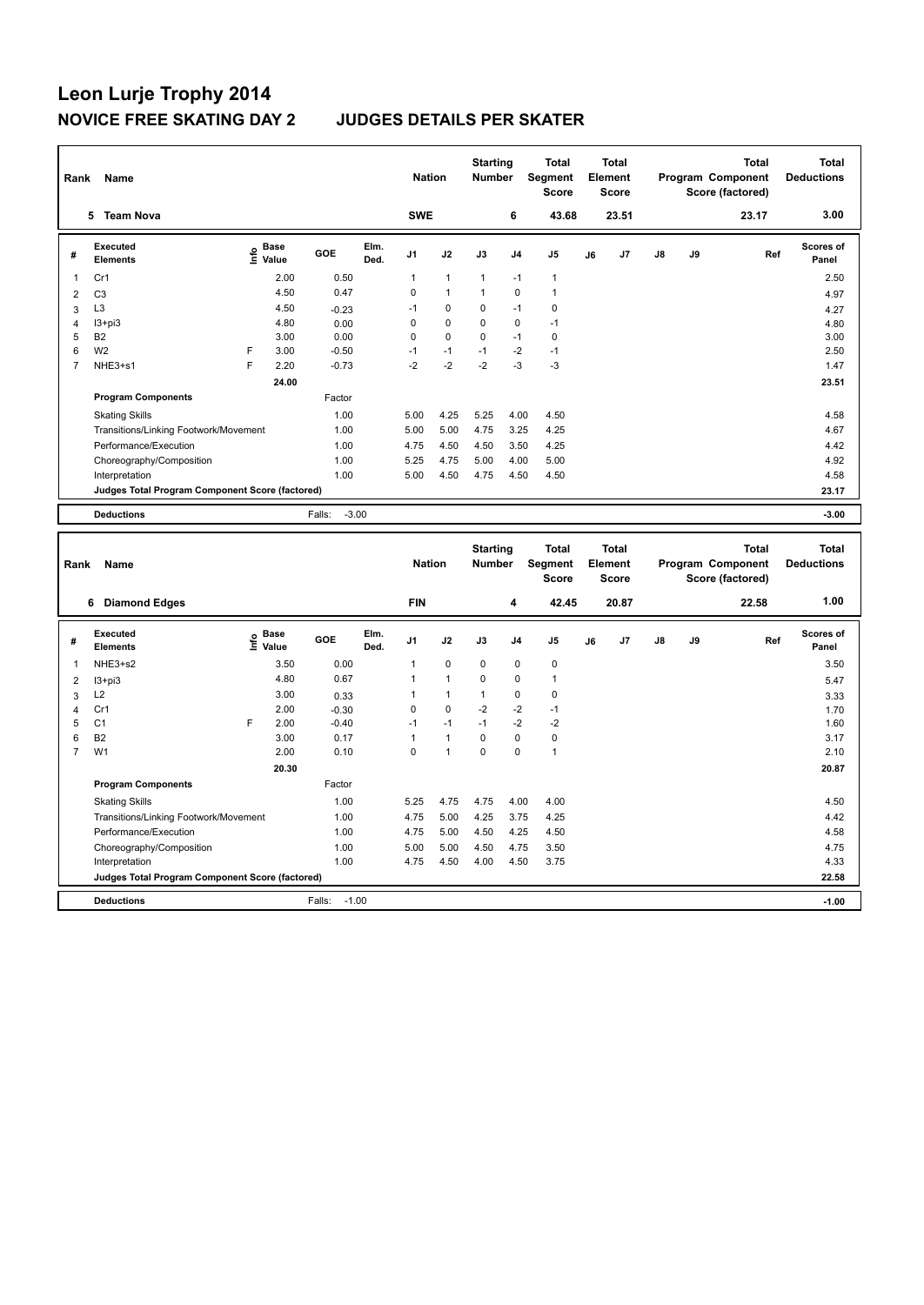| Rank           | Name                                            |                                    |         | <b>Nation</b> |                | <b>Starting</b><br><b>Number</b> |             | <b>Total</b><br>Segment<br><b>Score</b> |                | <b>Total</b><br>Element<br><b>Score</b> |       |               | <b>Total</b><br>Program Component<br>Score (factored) | <b>Total</b><br><b>Deductions</b> |                           |
|----------------|-------------------------------------------------|------------------------------------|---------|---------------|----------------|----------------------------------|-------------|-----------------------------------------|----------------|-----------------------------------------|-------|---------------|-------------------------------------------------------|-----------------------------------|---------------------------|
|                | <b>Ice Fantasy</b><br>$\overline{7}$            |                                    |         |               | <b>FIN</b>     |                                  |             | 3                                       | 42.12          |                                         | 20.79 |               |                                                       | 21.33                             | 0.00                      |
| #              | Executed<br><b>Elements</b>                     | <b>Base</b><br>$\frac{6}{5}$ Value | GOE     | Elm.<br>Ded.  | J <sub>1</sub> | J2                               | J3          | J <sub>4</sub>                          | J <sub>5</sub> | J6                                      | J7    | $\mathsf{J}8$ | J9                                                    | Ref                               | <b>Scores of</b><br>Panel |
| 1              | <b>B2</b>                                       | 3.00                               | $-0.17$ |               | $\Omega$       | 0                                | $-1$        | 0                                       | $-1$           |                                         |       |               |                                                       |                                   | 2.83                      |
| $\overline{2}$ | W <sub>2</sub>                                  | 3.00                               | 0.00    |               |                | $\mathbf 0$                      | $-1$        | $\mathbf 0$                             | $\mathbf 0$    |                                         |       |               |                                                       |                                   | 3.00                      |
| 3              | $13 + pi2$                                      | 4.00                               | 0.23    |               |                | $\mathbf 0$                      | 0           | $-1$                                    | $\mathbf{1}$   |                                         |       |               |                                                       |                                   | 4.23                      |
| 4              | L <sub>3</sub>                                  | 4.50                               | 0.23    |               | $\Omega$       | $\mathbf{1}$                     | $\Omega$    | $\mathbf{1}$                            | 0              |                                         |       |               |                                                       |                                   | 4.73                      |
| 5              | NHE3+s1                                         | 2.20                               | $-0.20$ |               | 0              | $\mathbf 0$                      | $-1$        | $-1$                                    | $-1$           |                                         |       |               |                                                       |                                   | 2.00                      |
| 6              | C <sub>1</sub>                                  | 2.00                               | 0.30    |               | 1              | $\mathbf{1}$                     | $\mathbf 0$ | $\mathbf{1}$                            | $\mathbf{1}$   |                                         |       |               |                                                       |                                   | 2.30                      |
| $\overline{7}$ | Cr1                                             | 2.00                               | $-0.30$ |               | $\Omega$       | $\mathbf 0$                      | $-2$        | $-2$                                    | $-1$           |                                         |       |               |                                                       |                                   | 1.70                      |
|                |                                                 | 20.70                              |         |               |                |                                  |             |                                         |                |                                         |       |               |                                                       |                                   | 20.79                     |
|                | <b>Program Components</b>                       |                                    | Factor  |               |                |                                  |             |                                         |                |                                         |       |               |                                                       |                                   |                           |
|                | <b>Skating Skills</b>                           |                                    | 1.00    |               | 0.50           | 4.50                             | 4.50        | 4.25                                    | 4.25           |                                         |       |               |                                                       |                                   | 4.33                      |
|                | Transitions/Linking Footwork/Movement           |                                    | 1.00    |               | 4.25           | 5.00                             | 3.50        | 3.50                                    | 3.50           |                                         |       |               |                                                       |                                   | 3.75                      |
|                | Performance/Execution                           |                                    | 1.00    |               | 4.75           | 4.75                             | 4.25        | 4.00                                    | 4.50           |                                         |       |               |                                                       |                                   | 4.50                      |
|                | Choreography/Composition                        |                                    | 1.00    |               | 5.00           | 5.00                             | 3.75        | 4.50                                    | 4.25           |                                         |       |               |                                                       |                                   | 4.58                      |
|                | Interpretation                                  |                                    | 1.00    |               | 5.00           | 4.75                             | 4.00        | 3.75                                    | 3.75           |                                         |       |               |                                                       |                                   | 4.17                      |
|                | Judges Total Program Component Score (factored) |                                    |         |               |                |                                  |             |                                         |                |                                         |       |               |                                                       |                                   | 21.33                     |
|                | <b>Deductions</b>                               |                                    |         |               |                |                                  |             |                                         |                |                                         |       |               |                                                       |                                   | 0.00                      |

| Rank                    | Name                                            |                              |                   |              | <b>Nation</b>  |                | <b>Starting</b><br><b>Number</b> |                | <b>Total</b><br>Segment<br><b>Score</b> |    | <b>Total</b><br>Element<br><b>Score</b> |               |    | <b>Total</b><br>Program Component<br>Score (factored) | <b>Total</b><br><b>Deductions</b> |
|-------------------------|-------------------------------------------------|------------------------------|-------------------|--------------|----------------|----------------|----------------------------------|----------------|-----------------------------------------|----|-----------------------------------------|---------------|----|-------------------------------------------------------|-----------------------------------|
|                         | <b>Team Limelight</b><br>8                      |                              |                   |              | <b>SWE</b>     |                |                                  | 1              | 41.29                                   |    | 20.70                                   |               |    | 21.59                                                 | 1.00                              |
| #                       | Executed<br><b>Elements</b>                     | <b>Base</b><br>lnfo<br>Value | GOE               | Elm.<br>Ded. | J <sub>1</sub> | J2             | J3                               | J <sub>4</sub> | J <sub>5</sub>                          | J6 | J7                                      | $\mathsf{J}8$ | J9 | Ref                                                   | <b>Scores of</b><br>Panel         |
| $\overline{\mathbf{1}}$ | Cr1                                             | 2.00                         | 0.17              |              | 0              | $\mathbf{1}$   | 0                                | $-1$           | $\mathbf{1}$                            |    |                                         |               |    |                                                       | 2.17                              |
| $\overline{2}$          | L <sub>3</sub>                                  | 4.50                         | $-0.70$           |              | $-1$           | $-1$           | $-1$                             | $-2$           | $-1$                                    |    |                                         |               |    |                                                       | 3.80                              |
| 3                       | B <sub>2</sub>                                  | 3.00                         | $-0.17$           |              | 1              | $\mathbf 0$    | $-1$                             | $-2$           | 0                                       |    |                                         |               |    |                                                       | 2.83                              |
| 4                       | W <sub>1</sub>                                  | 2.00                         | 0.10              |              |                | $\overline{1}$ | 0                                | 0              | $-1$                                    |    |                                         |               |    |                                                       | 2.10                              |
| 5                       | I3+pi3                                          | 4.80                         | 0.00              |              | 0              | 0              | $\Omega$                         | $-2$           | $\mathbf{1}$                            |    |                                         |               |    |                                                       | 4.80                              |
| 6                       | NHE3+s1                                         | 2.20                         | $-0.20$           |              | 0              | $\mathbf 0$    | $-1$                             | $-2$           | $-1$                                    |    |                                         |               |    |                                                       | 2.00                              |
| $\overline{7}$          | C <sub>2</sub>                                  | 3.00                         | 0.00              |              | 0              | $\mathbf 0$    | 0                                | $-2$           | $\mathbf{1}$                            |    |                                         |               |    |                                                       | 3.00                              |
|                         |                                                 | 21.50                        |                   |              |                |                |                                  |                |                                         |    |                                         |               |    |                                                       | 20.70                             |
|                         | <b>Program Components</b>                       |                              | Factor            |              |                |                |                                  |                |                                         |    |                                         |               |    |                                                       |                                   |
|                         | <b>Skating Skills</b>                           |                              | 1.00              |              | 4.50           | 4.50           | 3.75                             | 3.50           | 4.25                                    |    |                                         |               |    |                                                       | 4.17                              |
|                         | Transitions/Linking Footwork/Movement           |                              | 1.00              |              | 4.25           | 4.00           | 4.50                             | 2.75           | 5.00                                    |    |                                         |               |    |                                                       | 4.25                              |
|                         | Performance/Execution                           |                              | 1.00              |              | 4.00           | 4.25           | 4.25                             | 3.00           | 4.50                                    |    |                                         |               |    |                                                       | 4.17                              |
|                         | Choreography/Composition                        |                              | 1.00              |              | 4.75           | 4.50           | 4.75                             | 4.25           | 5.00                                    |    |                                         |               |    |                                                       | 4.67                              |
|                         | Interpretation                                  |                              | 1.00              |              | 4.50           | 4.50           | 4.00                             | 3.25           | 4.50                                    |    |                                         |               |    |                                                       | 4.33                              |
|                         | Judges Total Program Component Score (factored) |                              |                   |              |                |                |                                  |                |                                         |    |                                         |               |    |                                                       | 21.59                             |
|                         | <b>Deductions</b>                               |                              | $-1.00$<br>Falls: |              |                |                |                                  |                |                                         |    |                                         |               |    |                                                       | $-1.00$                           |